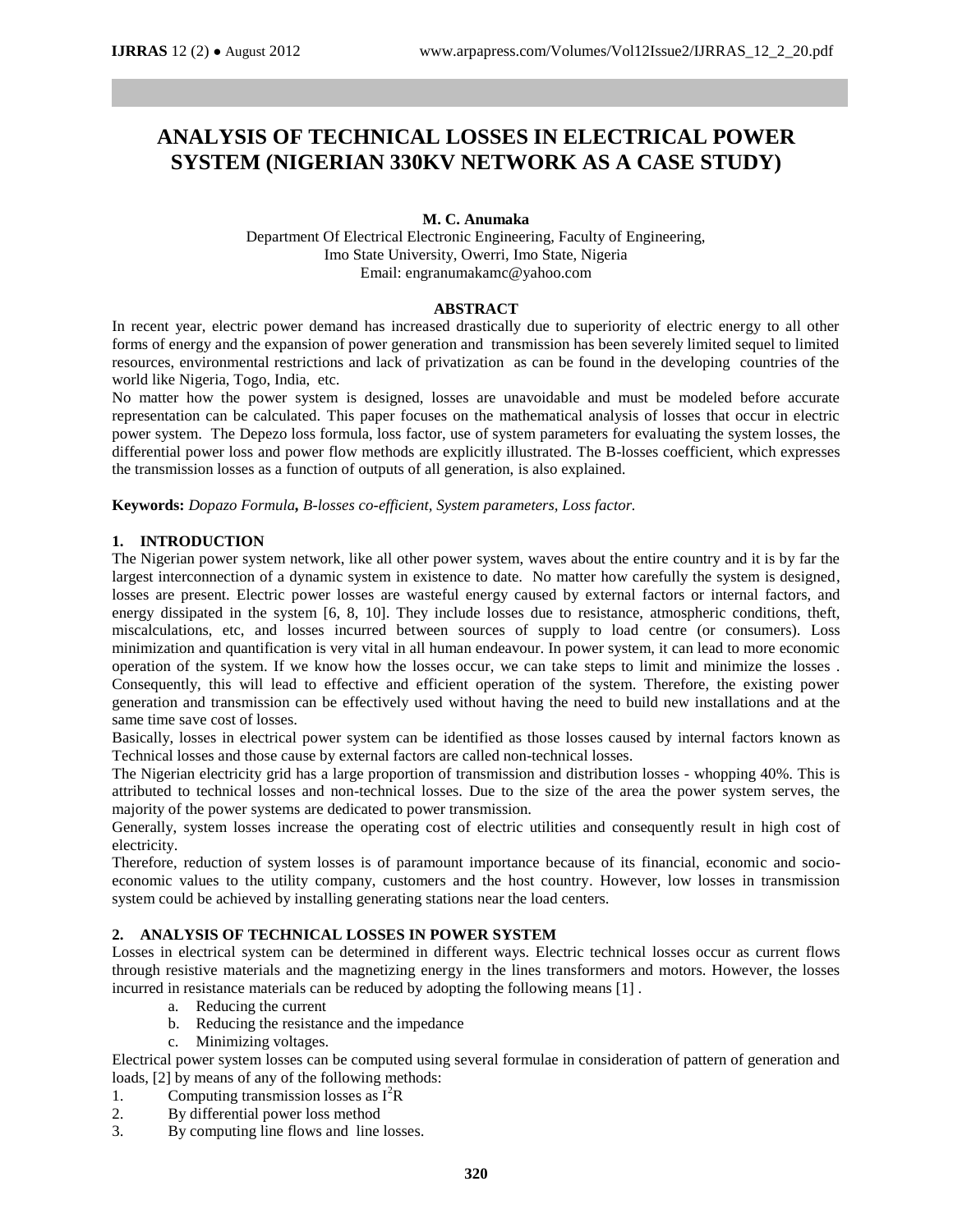------------------------------ (4)

- 4. Analyzing system parameters<br>5. By using B-loss coefficient for
- 5. By using B-loss coefficient formula
- 6. Load flow simulation

### **3. COMPUTATION OF I<sup>2</sup>R**

Let us consider a simple three-phase radial transmission line between two points of generating/source and receiving/load as illustrated in one line diagram of fig. 1.0, comprising the generated power PG, line resistance , reactive jx and the load.



**Figure 1.0:** one line diagram with one generation and one load

------------------------------ (2)

|                                   | We can deduce that the line loss is |  |
|-----------------------------------|-------------------------------------|--|
| $I^2R$                            |                                     |  |
|                                   | where $I =$ the current             |  |
| $R =$ Resistance of the conductor |                                     |  |
| In 3 phase,                       |                                     |  |

 $\overline{D}$ 

$$
P_{loss} = 3 I^2 R
$$

Where;

R is the resistance of the line in ohms per phase.

The current I can be obtained thus:

$$
|I| = \frac{P_G}{(\sqrt{3})Y_G \cos \phi_G}
$$
 (3)

Where;

 $P_G$  is the generated power (load power and losses)

V<sup>G</sup> is the magnitude of the generated voltage (line-to-line)

 $cos\Phi_G$  is the generator power factor

Combining the above two equations, we have:

$$
P_L = \frac{R}{|V_G|^2 \cos^2 \phi_G} (P_G^2)
$$

Assuming fixed generator voltage and power factor, we can write the losses as:

$$
P_L = BP \, g^2 \tag{5}
$$

where in this case

$$
B = \frac{R}{\left|V_G\right|^2 \cos^2 \phi_G} \tag{6}
$$

## **4. USING B-LOSS COEFFICIENT**

Losses are thus approximated as a second order function of generation. If a second power generation is present to supply the load as shown in Figure 2.0, we can express the transmission losses as a function of the two plant loadings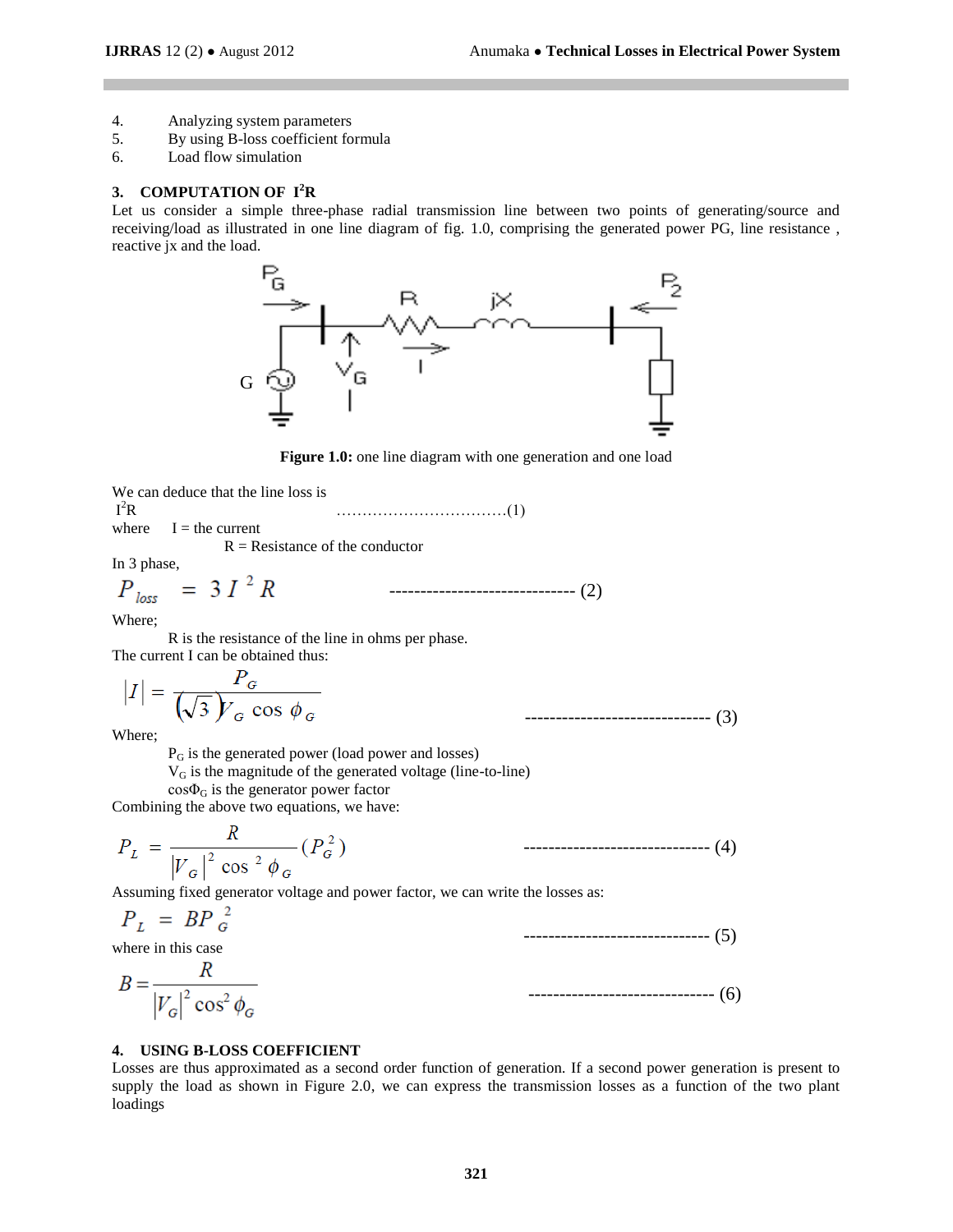

**Figure 2.0** radial systems with one additional generation to load bus

Losses can now be expressed by the equation:

------------------------------ (7)

Where  $B =$  the loss coefficients.

Transmission losses become a major factor to be considered when it is needed to transmit electric energy over long distances or in the case of relatively low load density over a vast area. The active power losses may amount to 20 to 30 % of total generation in some situations [3].

In industrial system the losses are made up of complex combination system of fixed (core and corona) and variable  $(I^2$  dependent) losses.

Thus  $P_{L} = B_0 + B_1 P_{G}^2$ where;  $B_0$  represents fixed loss B<sup>1</sup> represent variable loss ------------------------------ (8)

P<sup>G</sup> is the generated power

Thus, the calculation of B-loss coefficients is more complex in large industrial systems.

## **5. DIFFERENTIAL POWER LOSS METHOD**

Power loss can also be expressed as the difference between the transmitted power and received power. i.e.

```
P_{loss} = Power_{Sent} - Power_{Received}------------------------------ (9)
```
The relationship between the power sent, power received and associated losses in the power system is illustrated in fig 3.0



**Fig. 3.0** The relationship between power sent and power received

The efficiency of transmission  $=[4]$  is given as efficiency, ɳ = Power received (per unit value) ………………………..(10) Power sent

 = Power sent-power loss in line Power sent

- = 1 Power loss in line…………………………………..(11) Power sent
- = 1 2I <sup>2</sup>R (2 wire system)…………………………….(12)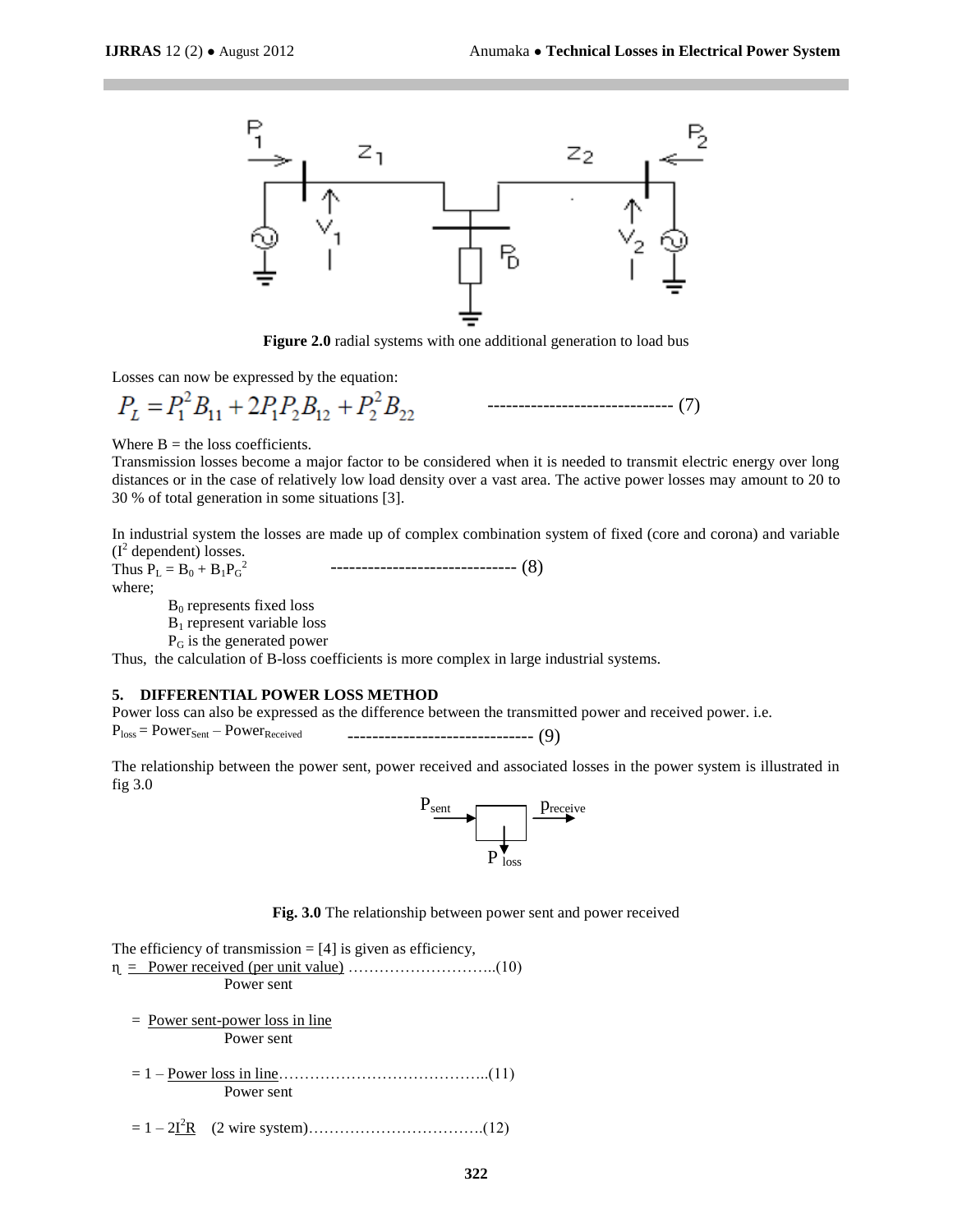V1 (power sent)

As in  $[5]$ 

Efficiency  $\eta$  in transmission =  $P_{\text{out}}$   $I - P_{\text{loss}}$   $P_{\text{sent}}$  $P_{\text{receive}}$   $P_{\text{sent}} + P_{\text{loss}}$   $P_{\text{sent}} + P_{\text{loss}}$  $=$   $\frac{1}{2}$   $=$   $\frac{1}{2}$   $\frac{1}{2}$   $\frac{1}{2}$   $\frac{1}{2}$   $\frac{1}{2}$   $\frac{1}{2}$   $\frac{1}{2}$   $\frac{1}{2}$   $\frac{1}{2}$   $\frac{1}{2}$   $\frac{1}{2}$   $\frac{1}{2}$   $\frac{1}{2}$   $\frac{1}{2}$   $\frac{1}{2}$   $\frac{1}{2}$   $\frac{1}{2}$   $\frac{1}{2}$   $\frac{1}{2}$   $\frac{1}{2}$   $\frac$ 

# **6. COMPUTATIONS OF LINE FLOWS**

Computation of power losses given as in [6]. Fig. 4.0 shows a line connecting ith and kth buses. Here we assume the normal  $\pi$  representation of transmission line current flowing from bus i towards bus k

$$
I_{ik} = [V_i - V_k] y_{ik} + V_{iyik0} \dots \dots \dots \dots (14)
$$

Where  $V_i$  and  $V_k$  are the bus voltages at the buses i and k respectively.

The power flow in the line i-k at bus i is given as

$$
S_{ik} = P_{ik} + Q_{ik}
$$
  
=  $V_i I_{ik}^*$   
=  $V_i (V_i^* - V_k^*)^{*} y^{ik} + V_i V_i^* y_{ik0} \dots (15)$ 

Similarly, the power flow in the line i-k at the bus k is given as

$$
S_{ki} = V_k (V_k - V_i^*) y_{ik}^* + V_k V_k^* y_{ki0}^* \qquad \qquad \dots (16)
$$



. 4.0 *Fig*

Thus power flows over all the lines can be computed.

In  $(i-k)$ <sup>th</sup> lines the power losses are given by sum of the power flows determined from above equations (15) and (16) this implies that power losses in the (i-k) line =  $S_{ik} + S_{ki}$ . Total transmission losses can be computed by summing all the line flows  $(i.e., S_{ik} + S_{ki}$  *for all i*, *k*). Also, the slack bus power can also be determined by summing the power flows on the lines terminating at the slack

#### **7. DOPEZO TRANSMISSION LOSS FORMULA**

bus.

In [7], Dopezo et al. have derived an exact formula for calculating transmission losses by making use of the bus powers and the system parameters. Let  $S_i$  be the total injected bus power at bus i and is equal to the generated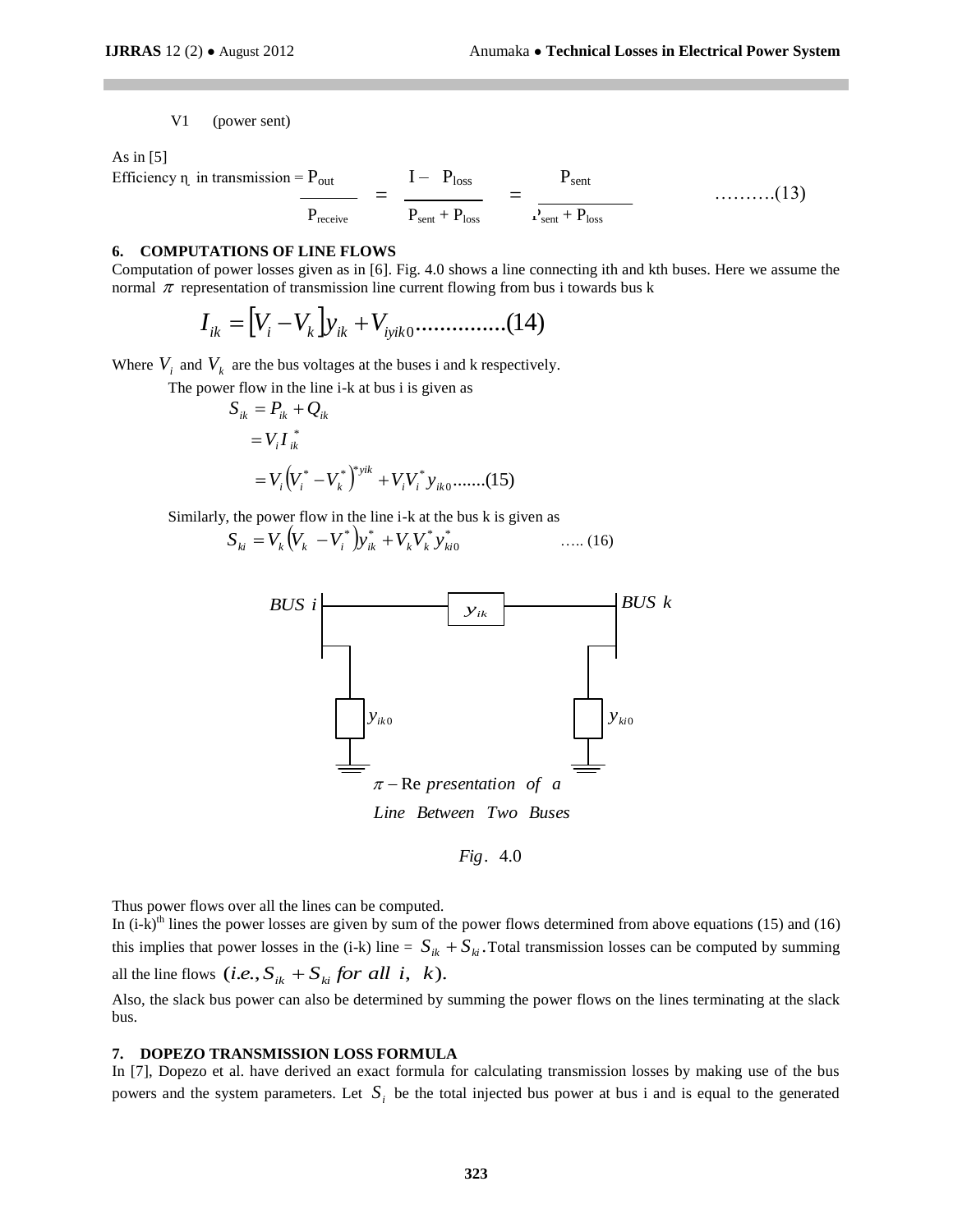power minus the load at bus i. The summation of all such powers over all the buses gives the total losses of the system,

i.e.

$$
P_L + jQ_L = \sum_{i=1}^{n} S_i = \sum_{i=1}^{n} V_i I_i^* = V_{bus}^T I_{bus}^*
$$
 (17)

Here  $P_L$  and  $Q_L$  are the real and reactive power loss of the system.  $V_{bus}$  and  $I_{bus}$  are the column vectors of voltages and currents of all the buses,

Now 
$$
V_{bus} = Z_{bus} I_{bus} \quad \ldots \ldots (18)
$$

Where  $Z_{bus}$  is the bus impedance matrix of the transmission network and is given by

$$
Z_{bus} = R + jX = \begin{bmatrix} r_{11} & r_{12} & \cdots & r_{1n} \\ r_{2i} & r_{22} & \cdots & r_{2n} \\ r_{n1} & r_{n2} & \cdots & r_{nn} \end{bmatrix} + j \begin{bmatrix} x_{11} & x_{12} & \cdots & x_{1n} \\ x_{2i} & x_{22} & \cdots & x_{2n} \\ x_{n1} & x_{n2} & \cdots & r_{nn} \end{bmatrix}
$$

From equations (17) and (18)

$$
P_L + jQ_L = I_{bus}^T Z_{bus}^T I_{bus}
$$
  
=  $I_{bus}^T Z_{bus}^T I_{bus}$  (19)

From last step can be written because  $Z_{bus}$  is a symmetric matrix and, therefore,<br> $Z_{bus}^T = Z_{bus}$ 

$$
Z_{bus}^T = Z_{bus}
$$

The bus current vector  $I_{bus}$  can also be written as the sum of a real and reactive component of current vectors, i.e.,

$$
I_{bus} = I_p + jI_q = \begin{bmatrix} I_{p1} \\ I_{p2} \\ \vdots \\ I_{pn} \end{bmatrix} + j \begin{bmatrix} I_{q1} \\ I_{q2} \\ \vdots \\ I_{qn} \end{bmatrix}
$$

The equation for the loss can be written as

$$
P_L + jQ_L = (I_p + jI_q)^T (R + jX)(I_p - jI_q)
$$

…..(20)

Separating out the real part  $P_L$  from the above matrix product, we got

$$
PL = IPT RIP + IPT XIq + IqT RIq - IqT XIp
$$

Since X is a symmetric matrix,<br> $I_{\mu}^{\mathcal{I}}$ 

$$
I_P^T X I_q = I_P^T X I_p
$$
  

$$
P_L = I_P^T R I_p + I_q^T R I
$$

Hence

Hence 
$$
P_L = I_P^T R I_P + I_q^T R I_q
$$
  
This expression (20) can be rewritten by using index notation as

*n*

$$
P_L = \sum_{\substack{i=1 \ k=1}}^n r_{jk} \left( I_{pj} I_{pk} + I_{qj} I_{qk} \right) \dots (21)
$$

From the above the transmission loss has been expressed in terms of bus currents. Since the power plant, the bus powers and the nodal voltages are known by the system operators. Therefore, it is more practical to express  $P_L$  in terms of these quantities.

For bus powers at bus I we have,

terms of these quantities.  
For bus powers at bus I we have,  

$$
P_i + jQ_i = V_i I_i^* = V_i (I_{pi} - jI_{qi}) = |V_i| (\cos \delta_i + j \sin \delta_i) (I_{pi} - jI_{qi})
$$

Where  $\delta_i$  is the phase angle of voltage  $V_i$  with respect to the reference voltage i.e., the slack bus voltage. Now separating the real and imaginary parts, we have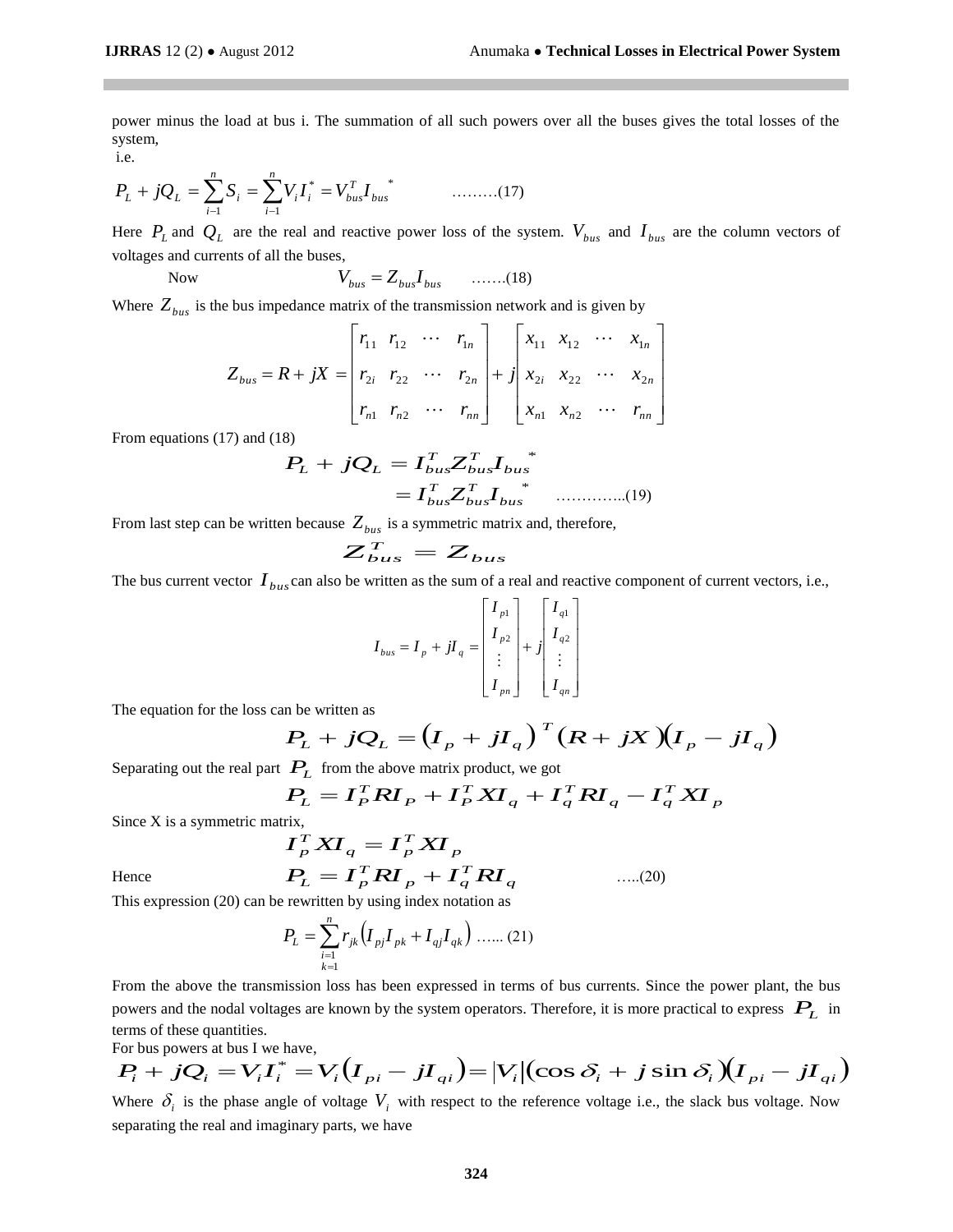and

$$
P_i = |V_i|\cos\delta_i I_{pi} + |V_i|I_{qi}\sin\delta_i
$$
  

$$
Q_i = |V_i|I_{pi}\sin\delta_i - |V_i|I_{qi}\cos\delta_i
$$

Solving for  $I_{pi}$  and  $I_{qi}$  we get

$$
I_{pi} = \frac{1}{|V_i|} (P_i \cos \delta_i + Q_i \sin \delta_i)
$$
  

$$
I_{qi} = \frac{1}{|V_i|} (P_i \sin \delta_i - Q_i \cos \delta_i)
$$

We have expressed here the real and imaginary components of bus currents in terms of bus powers and the bus voltages.

#### **8. LOSS FACTOR APPROACH**

For economic reasons, the conductor size should be considered. The most economic conductor size can be calculated considered by application of Kelvin's law. The current in the feeder is at the maximum value only at certain times. At all other times the current is less than the maximum current and it is necessary to use a factor to account for this fact.

Loss factor is defined in [7] as

Loss factor = 
$$
\frac{\text{average powers}}{\text{power loss at peak load}}
$$
............(22)

The actual power loss is

$$
Loss = 3 (I_{\text{max}})^2 R (loss factor)
$$

If the load is constant throughout, the loss factor is one. In actual practice the load varies with time of the day. If the actual load curve is known, the loss factor can be calculated. An approximate value of loss factor can be found from the following equation [7]

Loss factor =  $(0.3 \times$  Load factor) +  $(0.7)$  (Load factor)<sup>2</sup> Where the load factor is the ratio of average load to peak load.

#### **9. SYSTEM PARAMETERS**

When current flows in a transmission line, the characteristics exhibited are explained in terms of magnetic and electric field interaction. The phenomenon that results from field interactions is represented by circuit elements or parameters. A transmission line consists of four parameters which directly affect its ability to transfer power efficiently [7, 8, 9, 10, 15]. These elements are combined to form an equivalent circuit representation of the transmission line which can be used to determine some of the transmission losses.

#### **10. SHUNT CONDUCTANCE**

The parameter associated with the dielectric losses that occur is represented as a shunt conductance. [11] Conductance from line to line or a line to ground accounts for losses which occur due to the leakage current at the cable insulation and the insulators between overhead lines. The conductance of the line is affected by many unpredictable factors, such as atmospheric pressure, and is not uniformly distributed along the line. [12, 6] The influence of these factors does not allow for accurate measurements of conductance values. Fortunately, the leakage in the overhead lines is negligible, even in detailed transient analysis. This fact allows this parameter to be completely neglected.

#### **11. RESISTANCE**

The primary source of losses incurred in a transmission system is in the resistance of the conductors. For a certain section of a line, the power dissipated in the form of useless head as the current attempts to overcome the ohmic resistance of the line, and is directly proportional to the square of the rms current traveling through the line  $(I<sup>2</sup>R)$  [6]. In dc [13] resistance of conductor is given by

$$
R = \underline{pl}
$$
 (23)

Where  $p =$  resistivity of the conductor  $\Omega$  –m,  $l =$  length in meter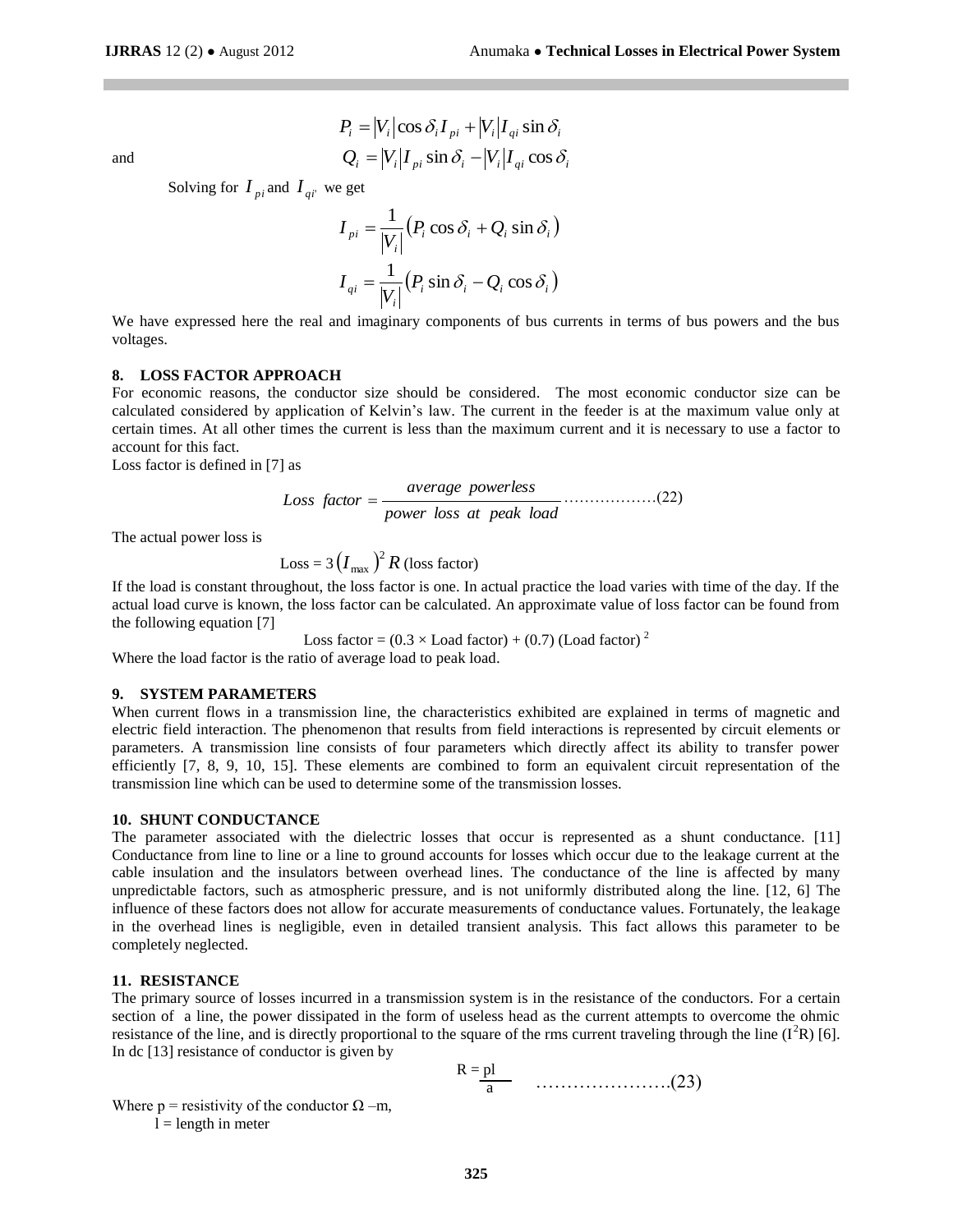$a =$  cross sectional area in m<sup>2</sup> Change in temperature also affects the line resistance for small changes in temperature, the resistance increases linearly with temperature and resistance at a temperature t is given as Rt = R<sup>0</sup> (1 + α0t)…………………(24) Where  $R_t$  = resistance at  $t^0C$  $R_0$  = resistance at <sup>0</sup>C  $\alpha_0$  = temperature coefficient of resistance  ${}^0C$ the temperature increase between two intermediate temperature is  $R_2$  $R_1$ Where:  $R_1 = 1^{st}$  resistance  $1 + \alpha t_2$  $1 + \alpha t_1$  = …………………………(25)

 $R_2$  =  $2^{nd}$  resistance  $\alpha$  = temperature coefficient

$$
t_1 = 1
$$
<sup>st</sup> temperature

 $t_2$  =  $2^{nd}$  temperature

Also, in (8, 9) the temperature difference can be found using

$$
\frac{R_2}{R_1} = \frac{1/\alpha_0 + t_2}{1/\alpha_0 + t_1} \qquad \qquad (26)
$$
  

$$
R_2 = R_1 \frac{T + t_2}{T + t_1}
$$

T and  $\alpha_0$  = constant temperature that depends on the material.

It directly follows that the losses due to the line resistance can be substantially lowered by raising the transmission voltage level, but there is a limit at which the cost of the transformers and insulators will exceed the savings. [14]

The efficiency of a transmission line is defined as

$$
\eta = \frac{P_R}{P_S} = \frac{P_R}{P_R + P_{Loss}}
$$
\n
$$
\text{and } P_{\text{is the net sum of the power lost in the tronom}} \tag{27}
$$

Where  $P_R$  is the load power and  $P_L$  is the net sum of the power lost in the transm

As the transmission dissipates power in the form of heat energy, the resistance value of the line change. The line resistance will vary, subject to

Maximum and minimum constraints. In a linear fashion. If we let R be the resistance at some temperature,  $T_1$ , and  $R_2$  be the resistance at time  $T_2$ , then

$$
R_2 = R_1 \quad \left\{ \frac{235 + T_2}{235 + T_1} \right\} \quad \dots \dots \dots (28)
$$
  
tigrade. [12]

If  $T1$  and  $T2$  are given in degrees Cen

#### **12. CAPACITANCE**

The capacitance of a transmission line comes about due to the interaction between the electric fields from conductor to conductor and from conductor to ground. The alternating voltages transmitted on the conductor causes the charge present at any point along the line to increase and decrease with the instantaneous changes in the voltages between conductors or the conductors and ground. This flow of charge is known as charging current and is present even when the transmission line is terminated by an open circuit [8].

## **13. INDUCTANCE**

When the alternating currents present in a transmission system they are accompanied by alternating magnetic fields the lines of force of the magnetic fields are concentric circles having their center's at the centre of the conductor and are arranged in planes perpendicular to the conductors. The interaction of these magnetic fields between conductors in relative proximity creates flux linkage. These changing magnetic fields induce voltages in parallel conductors

x